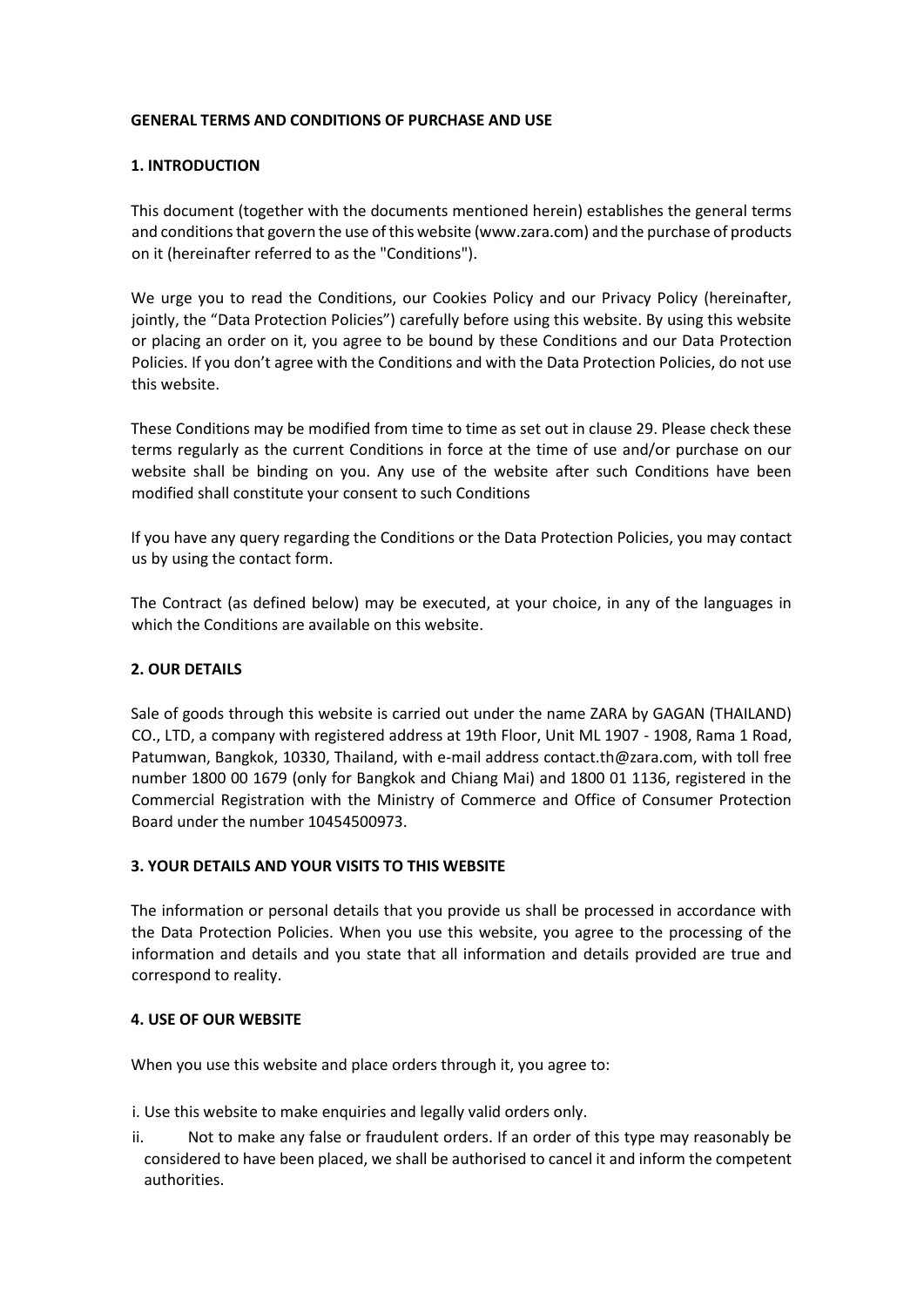iii. Provide us with your email address, postal address and/or other contact details truthfully and exactly. You also agree that we may use this information to contact you in the context of your order if necessary (see our Privacy Policy).

If you do not provide us with all the information we need, you cannot place your order.

When you place an order on this website, you state that you are over the age of 18 and are legally eligible to enter into binding contracts.

### **5. SERVICE AVAILABILITY**

Delivery service for the articles offered on this website is available in Thailand only.

### **6. FORMALISING THE CONTRACT**

The information set out in the Conditions and the details contained on this website do not constitute an offer for sale but rather an invitation to treat. No contract in respect of any items shall exist between us and you until your order has been accepted by us (whether or not funds have been deducted from your account). If we do not accept your offer and funds have already been deducted, these will be fully refunded.

To place an order, you must follow the online purchasing procedure and click on "Authorise payment" to submit the order. After doing so, you will receive an email from us confirming receipt of your order (the "**Order Confirmation**"). Please note that this does not mean that your order has been accepted. Your order constitutes your offer to us to purchase one or more items from us. All orders are subject to acceptance by us, and we will confirm such acceptance to you by sending you an e-mail that confirms that the item has been dispatched (the "**Delivery Confirmation**").

The contract for the purchase of an item between us (the "**Contract**") will only be formed when we send you the Delivery Confirmation. The Contract will relate only to those items whose dispatch we have confirmed in the Delivery Confirmation. We will not be obliged to supply any other items which may have been part of your order until the dispatch of those items has been confirmed in a separate Delivery Confirmation

These Conditions and the Contract constitute a written agreement between us, and a copy of the Conditions will be accessible by you through a link attached in the e-mail with the Order Confirmation.

### **7. TECHNICAL MEANS TO CORRECT ERRORS**

In case you detect that an error occurred when entering your personal data during your registration as a user of this website, you can modify them in the section "My Account".

In any case, you will be able to correct errors related to the personal data provided during the purchase process by contacting the Customer Service] via toll free number 1800 00 1679 (only for Bangkok and Chiang Mai) and 1800 01 1136, as well as exercising the right of rectification contemplated in our Privacy Policy through dataprotection@zara.com. This website displays confirmation boxes in various sections of the purchase process that do not allow the order to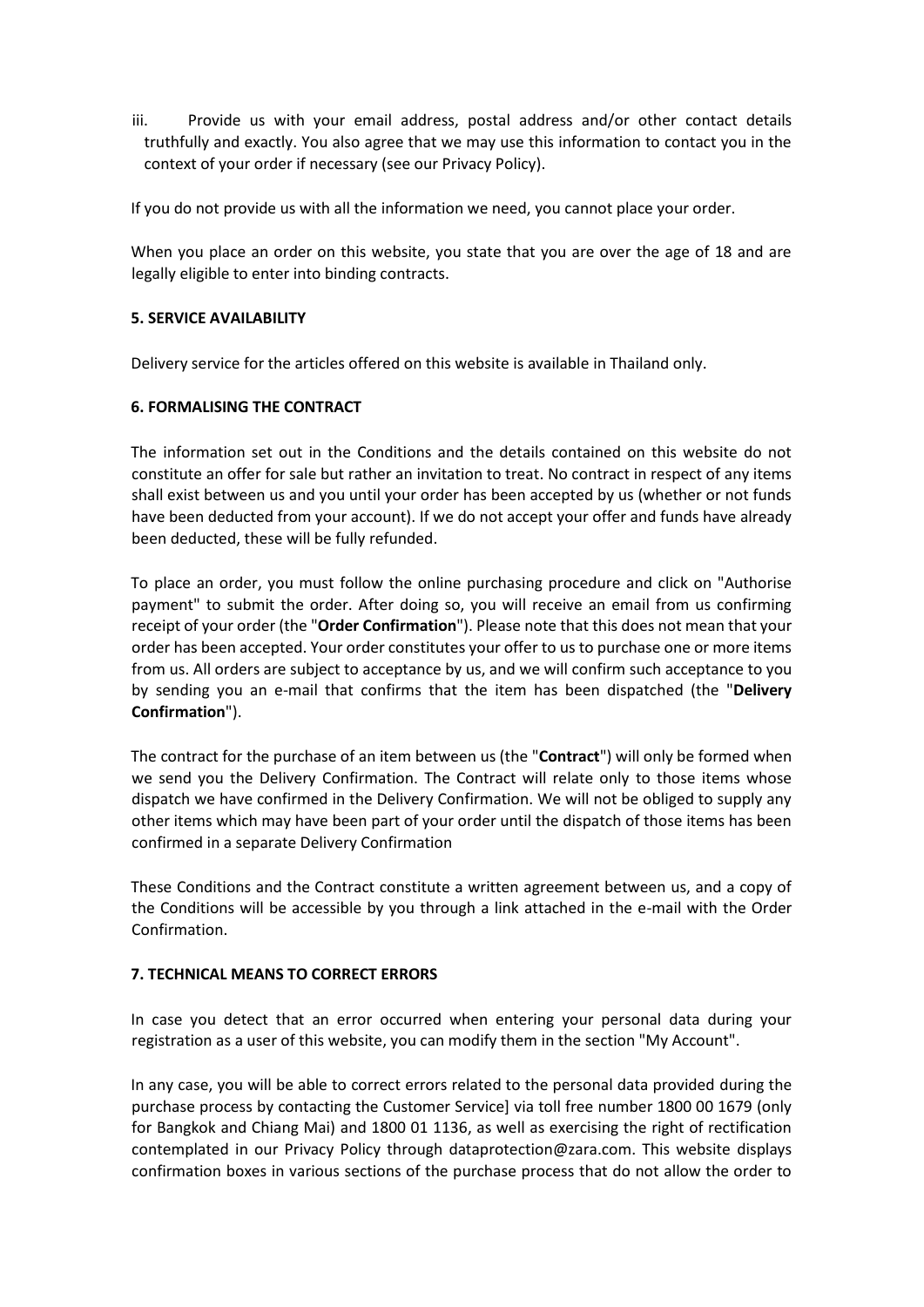continue if the information in these sections has not been correctly provided. Also, this website offers details of all the items you have added to your shopping cart during the purchase process, so that before making the payment, you can modify the details of your order.

If you detect an error in your order after the completion of the payment process, you should immediately contact our customer service, telephone or email address above to correct the error.

## **8. AVAILABILITY OF PRODUCTS**

All product orders are subject to availability. Along this line, if there are difficulties regarding the supply of products or there are no more items left in stock, we reserve the right to provide you with information on substitute products of the same or higher quality and value that you may order. If you do not wish to order the substitute products, we will reimburse any amount that you may have paid.

### **9. REFUSAL TO PROCESS AN ORDER**

We reserve the right to remove any product from this website at any time and to remove or modify any material or content from the same. Although we will always do everything possible to process all orders, there may be exceptional circumstances that force us to refuse to process an order after having sent the Order Confirmation. We reserve the right to do so at any time.

We shall not be liable to you or to any third party for removing any product from this website, or for removing or modifying any material or content from the website or not processing an order once we have sent the Order Confirmation.

### **10. DELIVERY**

Notwithstanding Clause 8 above regarding product availability and except for extraordinary circumstances, we will endeavour to send the order consisting of the product(s) listed in each Delivery Confirmation prior to the date indicated in the Delivery Confirmation in question or, if no delivery date is specified, in the estimated timeframe indicated when selecting the delivery method and, in any case within a maximum period of 30 days from the date of the Order Confirmation.

Nonetheless, there may be delays for reasons such as the occurrence of unforeseen circumstances or the delivery zone.

If for any reason we are unable to comply with the delivery date, we will inform you of that situation and we will give you the option to continue with the purchase, establishing a new delivery date, or cancel the order with full reimbursement of the amount paid. Keep in mind in any case that we do not make home deliveries on Saturdays, Sundays or bank holidays.

For the purpose of these Conditions, the "delivery" shall be understood to have taken place or the order "delivered" as soon as you or a third party indicated by you acquires physical possession of the goods, which will be evidenced by the signing of the receipt of the order at the delivery address indicated by you ("Delivery").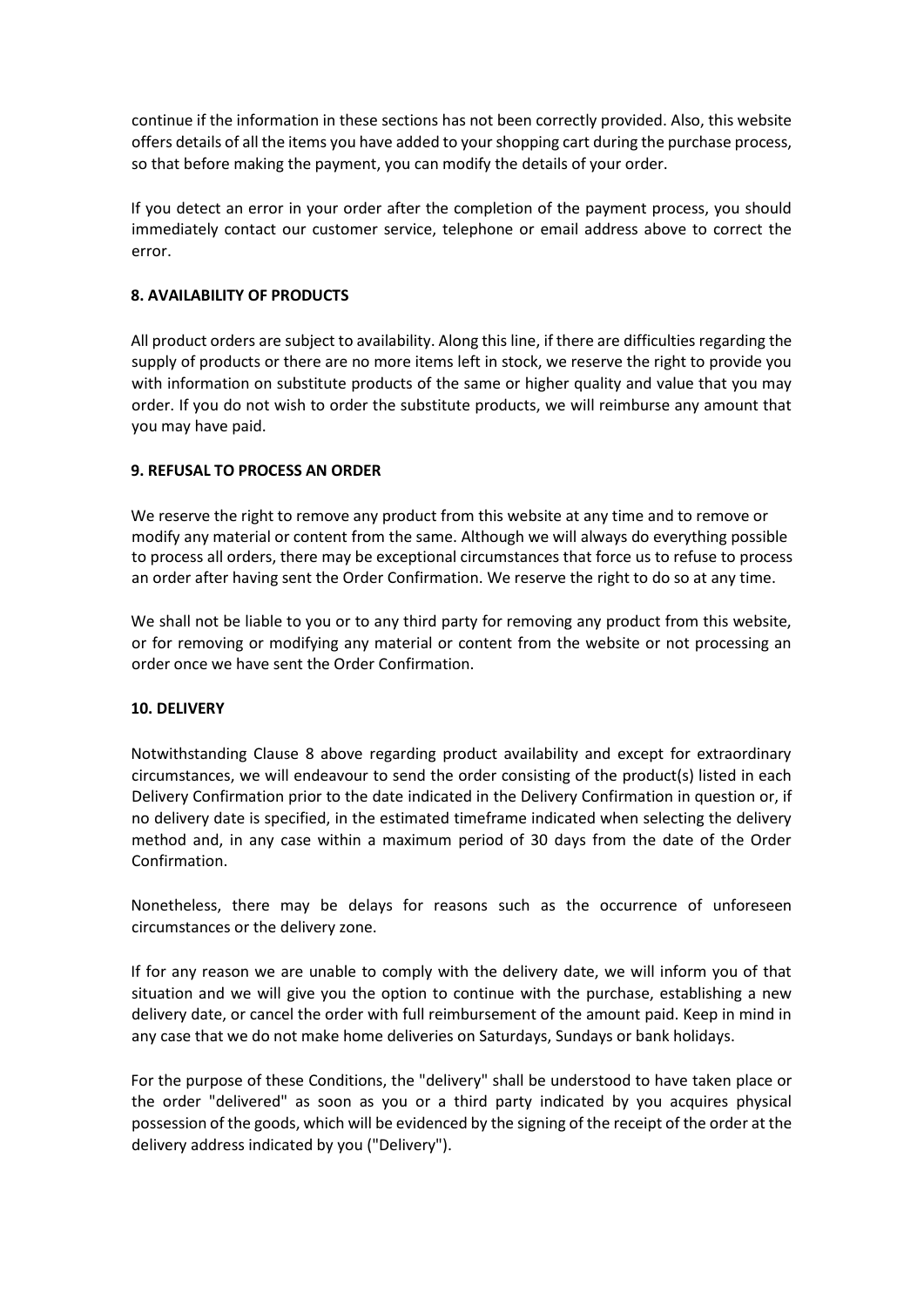### **11. INABILITY TO DELIVER**

If it is impossible for us to deliver your order, we will attempt to find a safe place to leave it. If we cannot find a safe place, your order will be returned to our warehouse.

We will also leave a note explaining where your order is located and what to do to have it delivered again. If you will not be at the place of delivery at the agreed time, we ask you to contact us to organize delivery on another day.

If after 30 days from the date your order is available for delivery, the order could not be delivered for reasons not attributable to us, we shall assume that you wish to cancel the Contract and it will be terminated. As a result of the termination of the Contract, we will return to you all payments received from you, including delivery charges (except for any additional charges resulting from your choice of any delivery method other than the ordinary delivery method that we offer) without any undue delay, and at any rate, within 30 days of the date on which this Contract has been terminated.

Please keep in mind that transport derived from the termination of the Contract may have an additional cost which we will be entitled to pass on to you.

### **12. TRANSMISSION OF RISK AND OWNERSHIP OF THE PRODUCTS**

The products shall be under your responsibility from the moment of delivery to you (or a third party nominated by you) as outlined in Clause 10 above.

You will take ownership of the products when we receive full payment of all amounts due, including delivery charges, or at the moment of delivery (as defined in Clause 10 above), whichever is the later.

### **13. PRICE AND PAYMENT**

The price of the products will be as stipulated at all times on our website, except in the case of an obvious error. Although we make every effort to ensure that the prices featured on the website are correct, error may occur. If we discover an error in the price of any of the products that you have ordered, we will inform you as soon as possible and give you the option of confirming your order at the correct price or cancelling it. If we are unable to contact you, the order will be considered cancelled and all amounts paid will be reimbursed to you in full.

We are not obliged to provide you with any product at the incorrect lower price (even when we have sent the Delivery Confirmation) if the error in the price is obvious and unmistakable and could have reasonably been recognized by you as an incorrect price.

The prices on the website include VAT, but exclude delivery charges, which are added to the total price as indicated in our Shopping Guide.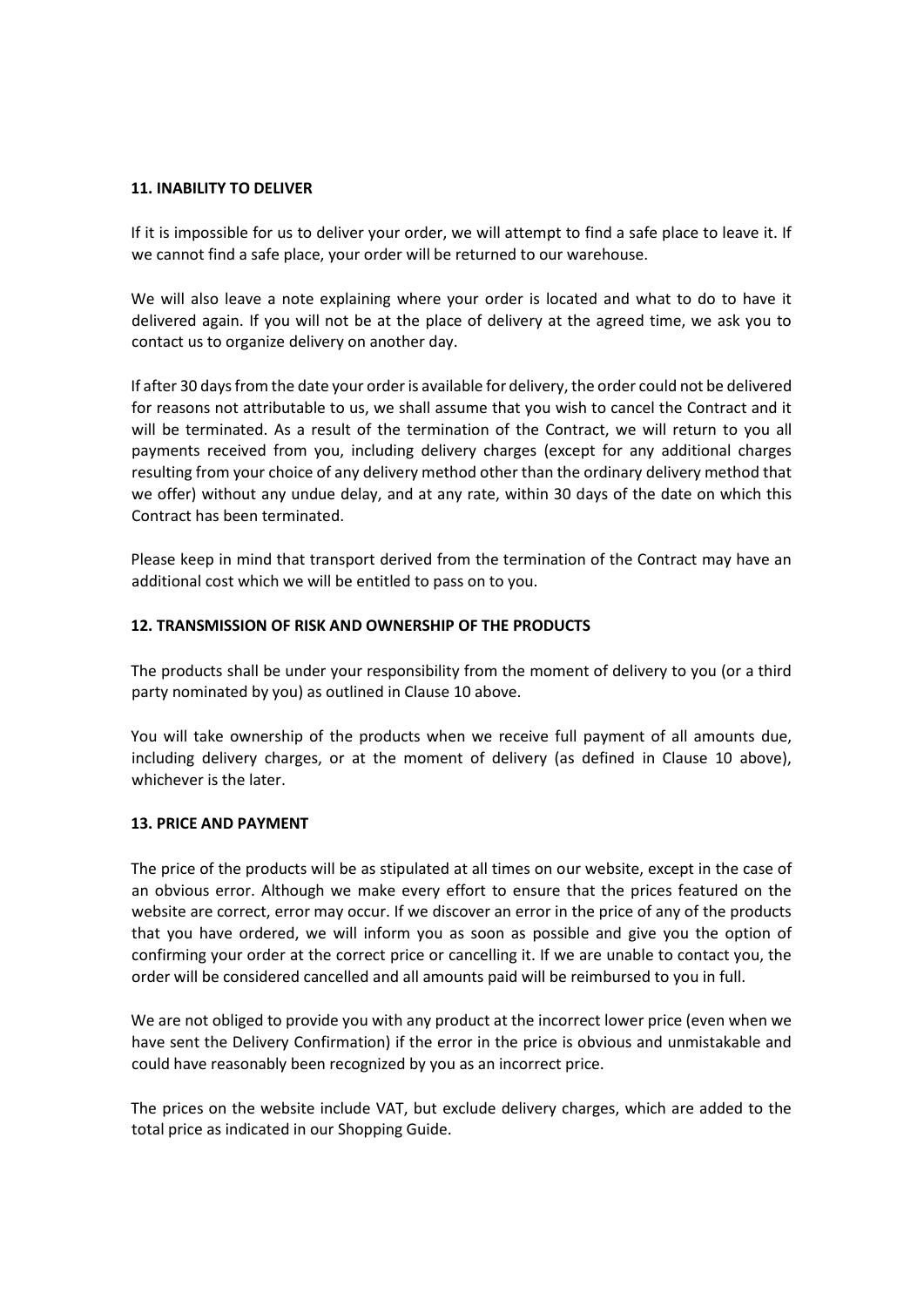Prices may change at any time, but (other than as set out above), changes shall not affect the orders for which we have sent an Order Confirmation.

Once you have selected all articles that you wish to buy, they will be added to your basket. The next step will be to process the order and make the payment. To that end, you must follow the steps of the purchase process, indicating or verifying the information requested in each step. Furthermore, throughout the purchase process, before payment, you can modify the details of your order. You are provided with a detailed description of the purchase process in the Shopping Guide. Also, if you are a registered user, a record of all the orders placed by you is available in "My Account" area.

You may use, as payment method, the following cards: Visa, MasterCard, American Express and online banking.

To minimise the risk of non-authorised access, your credit card details will be encrypted. Once we receive your order, we request a pre-authorisation on your card to ensure that there are sufficient funds to complete the transaction. The charge on your card will be made at the time your order leaves our warehouse.

If your payment method is PayPal, the charge will be made when we confirm your order.

When you click "Authorise Payment ", you are confirming that the credit card is yours.

Credit cards are subject to verification and authorisation by the card issuing entity. If the entity does not authorise the payment, we shall not be liable for any delay or failure to deliver and we will be unable to conclude any Contract with you.

## **14. BUYING GOODS AS A GUEST**

The functionality of buying goods as a guest is also available on the website. Under this type of purchase, only such data which are essential to process your order will be requested from you. Upon completion of the purchase process, you will be offered the possibility of registering as a user or continuing as a non-registered user.

### **15. EXPRESS CHECKOUT**

The express checkout feature (hereafter "Express Checkout") makes it easier for you to make purchases on this website as you do not have to enter shipping, billing and payment information for each purchase. Express Checkout is available in the "Shopping Bag" section.

To use Express Checkout you will have to save your card information. You may do so when making a payment with any of the cards accepted by this website by clicking the "Save my card details" option. This will result in the following card details being saved: card number, card holder name exactly as it appears on the card and card expiry date.

To save your card information and use Express Checkout, you will have to accept the applicable Privacy Policy and Conditions.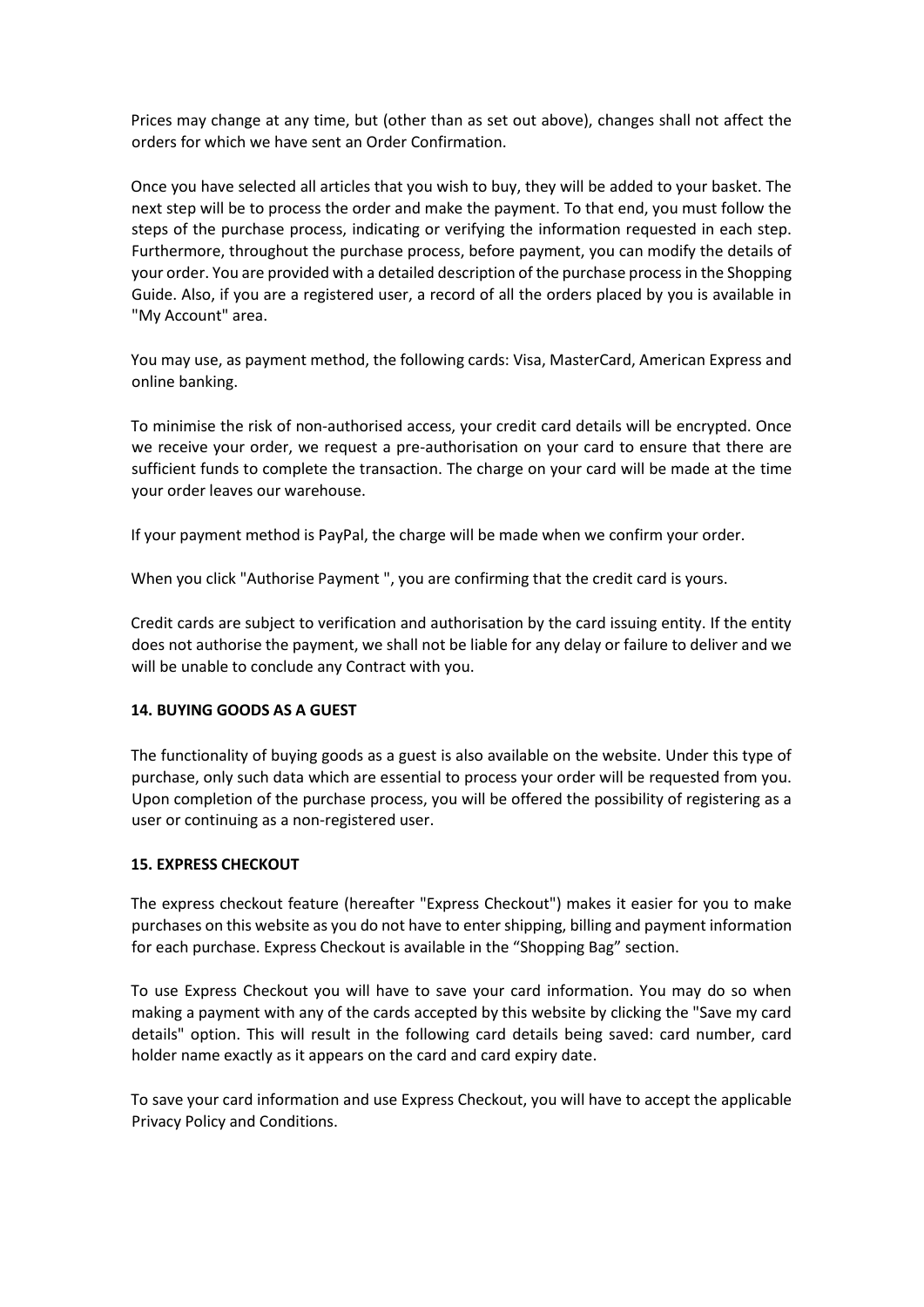By agreeing to use Express Checkout, you authorize that purchases paid though the tool be charged to the respective card linked to the tool. Card usage shall be governed by the written terms between you and the card issuer in all cases.

You may save card information in Express Checkout for as many cards as you like, to do so must make at least one payment with each of them. If you wish to save card information for more than one card, the card whose information was saved most recently will be considered your "Favorite Card", and will be charged for Express Checkout purchases by default. However, you may change your Favorite Card in the My Account section of this webpage.

To use Express Checkout, you only have to click on the "Express Checkout" button that appears in the Shopping Bag. A screen will immediately appear with the shipping, billing and payment information for your purchase. The information available on this screen cannot be edited, so if there is incorrect information, do not complete the purchase. To make purchases using different details please, do not use the Express Checkout service.

You may change your Favorite Card linked to Express Checkout in the My Account section of this webpage.

The provisions of this clause shall not apply if you buy goods as a guest.

### **16. VALUE ADDED TAX**

Pursuant to the prevailing rules and regulations in force, all purchases done through the website are subject to Value Added Tax (VAT).

## **17. EXCHANGE/RETURN POLICY**

## **17.1 Statutory right of withdrawal**

### Right of withdrawal

If you are contracting as a consumer, you have the right to withdraw from the Contract within 7 days from the date of Delivery (as defined under clause 10 above), without giving any reason. The withdrawal period will expire after 7 days from the date of Delivery or in case of multiple goods in one order delivered separately, after 7 days from the date of Delivery of the last good ordered in one order.

To exercise the right of withdrawal, you may notify us at ZARA, by contacting us via toll free number 1800 00 1679 (only for Bangkok and Chiang Mai) and 1800 01 1136 or by writing to our contact form, of your decision to withdraw from this contract by an unequivocal statement (example: a letter sent by post or email or email). You may use the model withdrawal form as set out in the Annex, but it is not obligatory.

To meet the withdrawal deadline, it is sufficient for you to send your communication concerning your exercise of the right of withdrawal before the withdrawal period has expired.

### Effects of withdrawal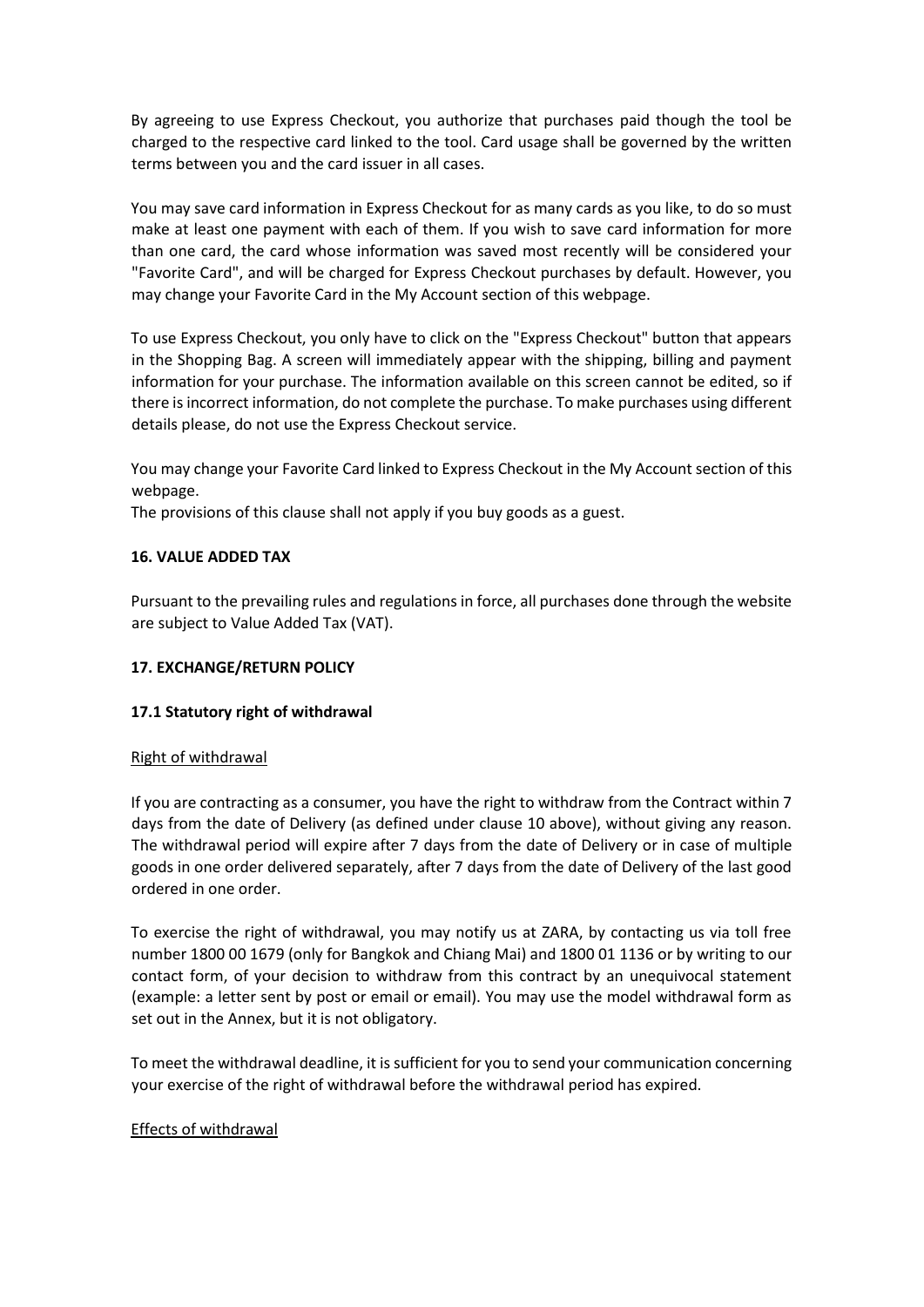Once you have notified us your intention to withdraw from the contract, you must either: (i) return the goods to us by delivery or by hand at any ZARA store; or (ii) request for us to arrange a pick-up for the return of the goods.

If you choose to comply with item (ii) above, you must keep and take proper care of the goods for a period of at least 21 days from the date which you notified us your intention to withdraw from this Contract. However, we may request for you to return the goods by mail or hand them over to us at any ZARA store within 21 days from the date which you notified us your intention to withdraw from this Contract. In such case, you must return the goods to us accordingly but we shall bear the direct cost of returning the goods.

However, you may withhold the goods until you receive the refund of the full amount of payments you paid for the goods.

If you decide to withdraw from this Contract, we will return to you all payments received from you, including delivery costs charged by us for the delivery of goods to your destination (except for any additional charges resulting from your choice of any delivery method other than the ordinary delivery method that we offer) without any undue delay, and at any rate, within 30 days from the date on which you have notified us your intention to withdraw from this Contract. We will carry out such reimbursement using the same means of payment as you used for the initial transaction. In any event, you will not incur any charges as result of such reimbursement.

You are only liable for any diminished value of the goods resulting from handling other than what is necessary to establish the nature, characteristics and functioning of the goods. However, you will also be liable for the damages if the goods are damaged or lost due to your fault or if it became impossible to return the goods to us due to your fault.

## **17.2 Contractual right of withdrawal**

In addition to the statutory right to cancel for consumers, mentioned in Clause 17.1 above, we grant you a period of 30 days from the Shipping Confirmation to return the products.

Where you return the goods within the contractual term of the right of withdrawal after the statutory period has expired, you will only be reimbursed with the amount paid for said products. Delivery costs charged by us for the delivery of goods to your destination will not be reimbursed. You shall also bear the direct cost of returning the goods, unless you hand the goods over in a ZARA store in Thailand.

You may exercise your contractual right of withdrawal in accordance with the provision of Clause 17.1 above. However, should you inform us about your intention of withdrawing from the Contract after the legal term for withdrawal, you shall, in any case, hand the goods over to us within the 30 day term as from the Shipping Confirmation.

## **17.3 Common provisions**

Please return the products using or including all their original packaging, instructions and other documents, if any, accompanying the products. In any case, you must send the product to be returned together with the receipt that you received when the product was delivered. You will find a summary on exercising this cancellation right when you receive the order.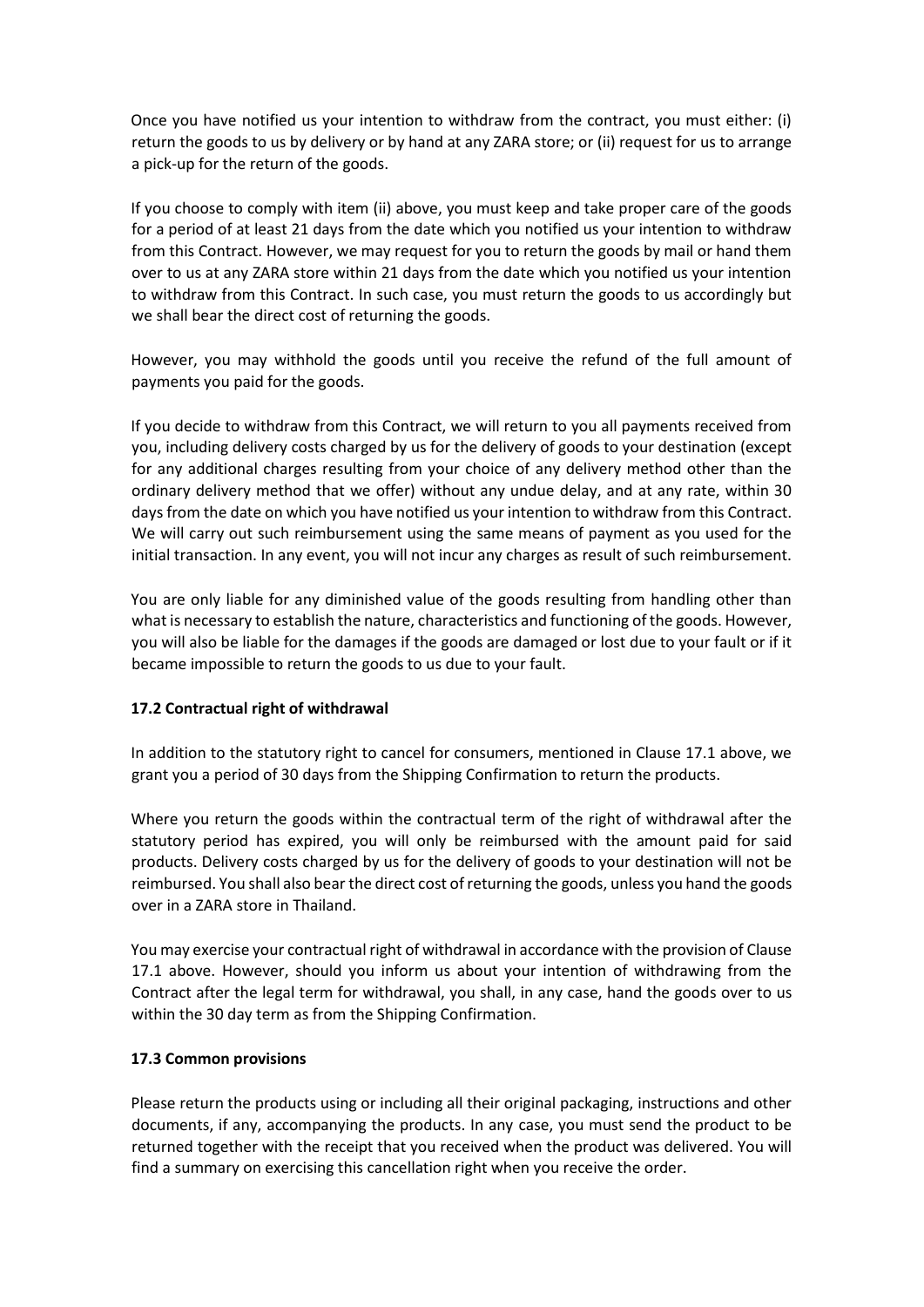Upon cancellation, in addition to the methods specified under Clause 17.1 Statutory right of withdrawal, the respective products shall be returned as follows:

(i) Returns at any ZARA store:

You may return any product to any ZARA store in the country where your product was delivered which has the same section as the product you wish to return belongs to. In such case, you should go to the store and present the product with the receipt you were given upon the delivery of the product.

(ii) Returns by Courier:

When returning the product(s) by Courier arranged by us, you should contact us through our web form or by toll free number 1800 00 1679 (only for Bangkok and Chiang Mai) and 1800 01 1136] to arrange for the product to be collected at your home. You should send the product in its original packaging and follow the directions on the "RETURNS" section of this website. If you have bought any goods as a guest, you may request returns by Courier by phone, dialling at 1800 00 1679 (only for Bangkok and Chiang Mai) and 1800 01 1136.

None of the two options just mentioned require you to pay additional costs.

You can return the product directly to the address outlined on the receipt received on delivery of the product. We ask you to return the product without delay, together with the receipt to the address outlined on the receipt. The costs incurred in the return of the product are payable by you. The conditions with respect to the return and refund of the product shall be subject to Clause 17.1 and 17.2 above.

After examining the article, we will inform you of whether you have the right to reimbursement of the amounts paid. Delivery charges will be reimbursed when the right of withdrawal is exercised within the statutory period and all relevant goods are returned. The refund will be paid as soon as possible and, in all cases, within 30 days from the date on which you have notified us your intention to withdraw from this Contract.

The refund will always be paid using the same payment means you used to pay for your purchase.

You shall assume the cost and risks of returning the products to us, as indicated above.

If you have any questions, you can contact us on our contact form.

## **17.4 Returns of defective products**

Notwithstanding the rights to withdraw from the Contract under Clauses 17.1-17.3, if you think that at the moment of delivery the product is not as stipulated in the Contract, you must contact us immediately on our contact form, providing the product details and the damage sustained; you can also call us on 1800 00 1679 (only for Bangkok and Chiang Mai) and 1800 01 1136 (A toll free call depending on your mobile network).

You must return the product to the address indicated on the receipt that you receive with the product when it is delivered, at any ZARA store in Thailand, or giving it to the courier that we send to your home.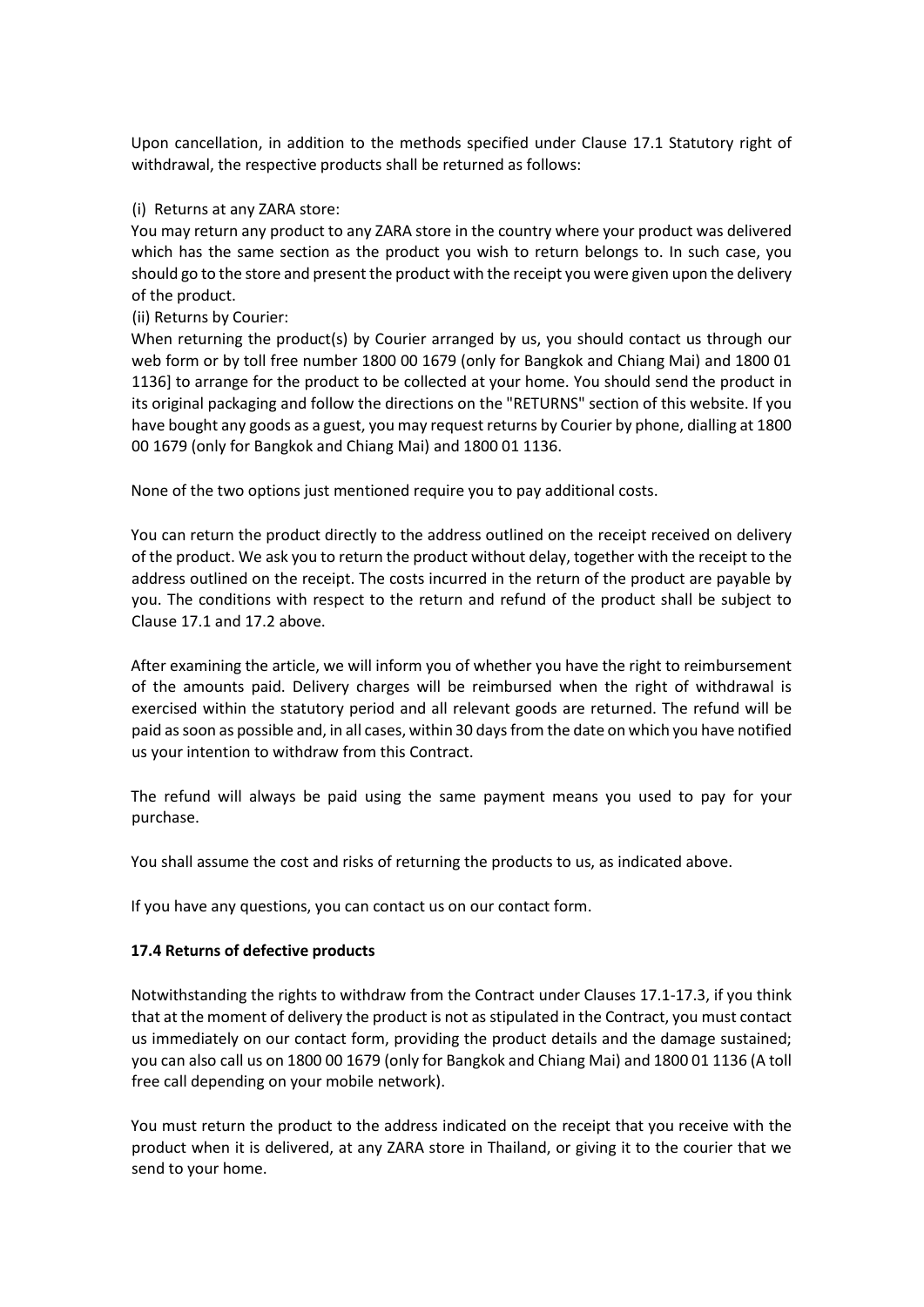We will carefully examine the returned product and will notify you by email within a reasonable period if the product may be exchanged or whether you have a right for a refund (as appropriate). The refunding or replacement of the article shall take place as soon as possible and in all cases within 30 days from the date on which we send you an email confirming that the refund or replacement of the product is going ahead.

If a defect or damage is confirmed on the returned products, we will give you a complete refund including the charges you have accrued of delivery and return. The refund will always be paid using the same payment means you used to pay for your purchase.

All rights recognised in current legislation shall be, in any case, safeguarded.

## **18. LIABILITY AND WAIVING LIABILITY, STATUTORY CONSUMER RIGHTS**

Unless otherwise indicated expressly in these Conditions and to the extent legally allowed, our liability regarding any product acquired on our website shall be limited strictly to the price of purchase of said product.

We shall only be liable for the damages caused by our products if it is proven that the subject product is considered as an unsafe product under the Products Liability Act B.E. 2551 (2008) as described below; and that the damage has been caused by such subject product. To prove that the subject product is an unsafe product, the consumer shall prove that the product may cause or cause damages due to:

i. its manufacture defect; ii. its design defect; iii. lack of instruction or warning for usage or keeping, or product information; or iv. incorrect or unclear instruction or warning for usage or keeping, or product information.

Notwithstanding the above, our liability shall not be waived nor limited in the following

- cases: i. **in case of death or personal harm caused by our negligence;**
- ii. in case of fraud or fraudulent deceit; or
- iii. in any case in which it were illegal or illicit to exclude, limit or attempt to exclude or limit our liability.

Notwithstanding the paragraph above, and to the extent legally allowed, and unless these Conditions indicate otherwise, we shall not accept any liability for the following losses, regardless of their origin: i. loss of income or sales; ii. operating loss; iii. loss of profits or contracts; iv. loss of forecast savings; v. loss of data; and vi. loss of business or management time.

Due to the open nature of this website and the possibility of errors in storage and transmission of digital information, we do not warrant the accuracy and security of the information transmitted or obtained by means of this website, unless otherwise indicated expressly on this website.

All product descriptions, information and materials shown on this website are provided "as is", with no express or implied warranties or conditions of the same, except those legally established. In this sense, if you are contracting as a consumer or user, we are obliged to deliver goods that are in conformity with the Contract, being liable to you for any lack of conformity which exists at the time of delivery. It is understood that the goods are in conformity with the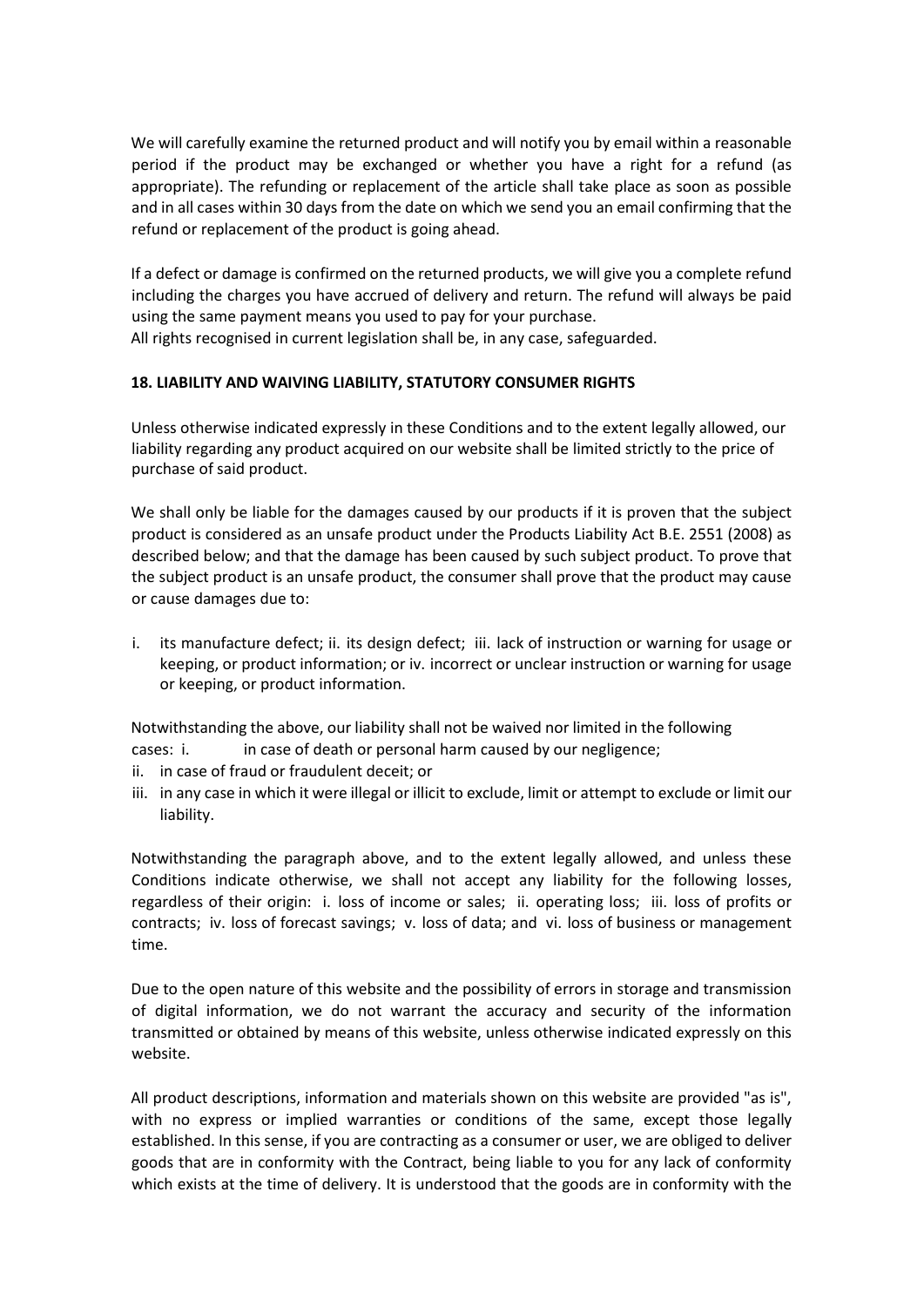Contract if they: (i) comply with the description given by us and possess the qualities that we have presented in this website; (ii) are fit for the purposes for which goods of this kind are normally used; (iii) show the quality and performance which are normal in goods of the same type and which can reasonably be expected. To the extent permitted by law, we exclude all warranties and conditions (whether express or implied), except those that may not be excluded legitimately.

## **19. INTELLECTUAL PROPERTY**

You recognise and agree that all copyright, registered trademarks and other intellectual property rights on all materials or contents provided as part of the website belong to us at all times or to those who grant us the licence for their use. You may use said material only to the extent that we or the usage licencers authorise expressly. This does not prevent you from using this website to the extent necessary to copy the information on your order or contact details.

# **20. VIRUSES, PIRACY AND OTHER COMPUTER ATTACKS**

You must not make undue use of this website by intentionally introducing viruses, Trojans, worms, logic bombs or any other software or technologically damaging or harmful material. You shall not attempt to make unauthorised access to this website, the server on which the site is hosted or any server, computer or database related to our website. You undertake not to attack this website through any attack of denial of service or an attack of distributed denial of service.

Failure to comply with this Clause shall be considered an infraction as defined under the applicable regulations. We will report any failure to comply with this regulation to the corresponding authorities and we will co-operate with them to determine the identity of the attacker. Likewise, in the event of failure to comply with this Clause, authorisation to use this website shall be suspended immediately. We shall not be held liable for any damage or harm resulting from a denial of service attack, virus or any other software or technologically damaging or harmful material that may affect your computer, IT equipment, data or materials as a result of using this website or downloading content from the same or those to which this site redirects you.

## **21. LINKS FROM OUR WEBSITE**

If our website contains links to other websites and third-party materials, said links are provided for information purposes only and we have no control whatever over the content of those websites or materials. Accordingly, we shall not accept any liability for any damage or harm deriving from their use.

## **22. WRITTEN COMMUNICATION**

Applicable regulations may require that some of the information or notifications that we send to you be in written form. By using this website, you agree that most of the communication with us will be electronic. We will contact you by email or we will provide you information by posting alerts on this website. For contractual purposes, you agree to use this electronic means of communication and accept that all contracts, notifications, information and other communication that we send you electronically complies with the legal requirements of providing it in writing. This condition will not affect your statutory rights.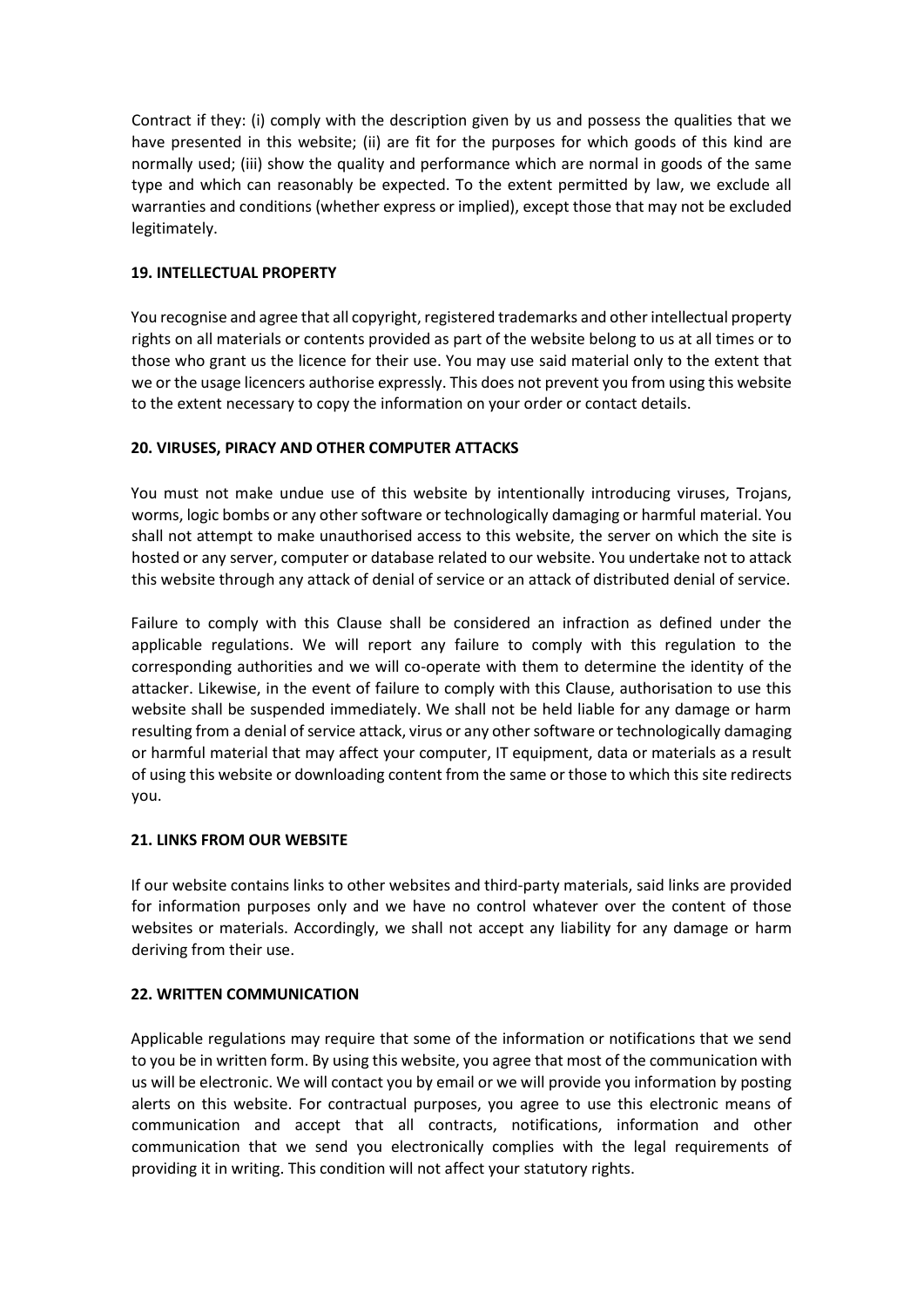### **23. NOTIFICATIONS**

The notifications that you send us must be sent preferably through our contact form. Pursuant to the provisions in Clause 22 above and unless otherwise stipulated, we may send you notifications either by email or to the postal address you provided us when placing an order.

It is understood that notifications will be received and acted upon as soon as they are posted on our website, 24 hours after they have been sent by email or three days after the postage date on any letter. As proof that the notification has been sent it shall be sufficient to prove, in the case of a letter, that it was correctly addressed, that the correct postage was paid and that it was duly delivered to the post office or to a mail box; in the case of an email, that the notification was sent to the email address specified by the recipient.

### **24. TRANSFER OF RIGHTS AND OBLIGATIONS**

The Contract is binding for both Parties, as well as for our respective successors, transferees and heirs. You may not transmit, cede, levy or in any other way transfer a Contract or any of the rights or obligations derived from the same, without having obtained our written consent in advance.

We may transmit, cede, levy, subcontract or in any other way transfer a Contract or any of the rights or obligations derived from the same, at any time during the life of the Contract. To avoid any doubt, said transmissions, cessions, levies or other transfers shall not affect the rights that, as applicable, you have as a consumer recognised by law or cancel, reduce or limit in any way the express and tacit warranties that we may have given you.

### **25. EVENTS BEYOND OUR CONTROL**

We will not be liable for any non-compliance or delay in compliance with any of the obligations we assume under a Contract when caused by events that are beyond our reasonable control ("Force Majeure").

Force Majeure shall include any act, event, failure to exercise, omission or accident that is beyond our reasonable control, including, among others, the following: i. Strike, lockout or other forms of protest.

ii. Civil unrest, revolt, invasion, terrorist attack or terrorist threat, war (declared or not) or threat or preparation for war. iii. Fire, explosion, storm, flood, earthquake, collapse, epidemic or any other natural disaster.

- iv. Inability to use trains, ships, aircraft, motorised transport or other means of transport, public or private.
- v. Inability to use public or private telecommunication systems.
- vi. Acts, decrees, legislation, regulations or restrictions of any government or public authority.
- vii.Strike, failure or accident in maritime or river transport, postal transport or any other type of transport.

It shall be understood that our obligations deriving from Contracts are suspended during the period in which Force Majeure remains in effect and we will be given an extension of the period in which to fulfil these obligations by an amount of time equal to the time that the situation of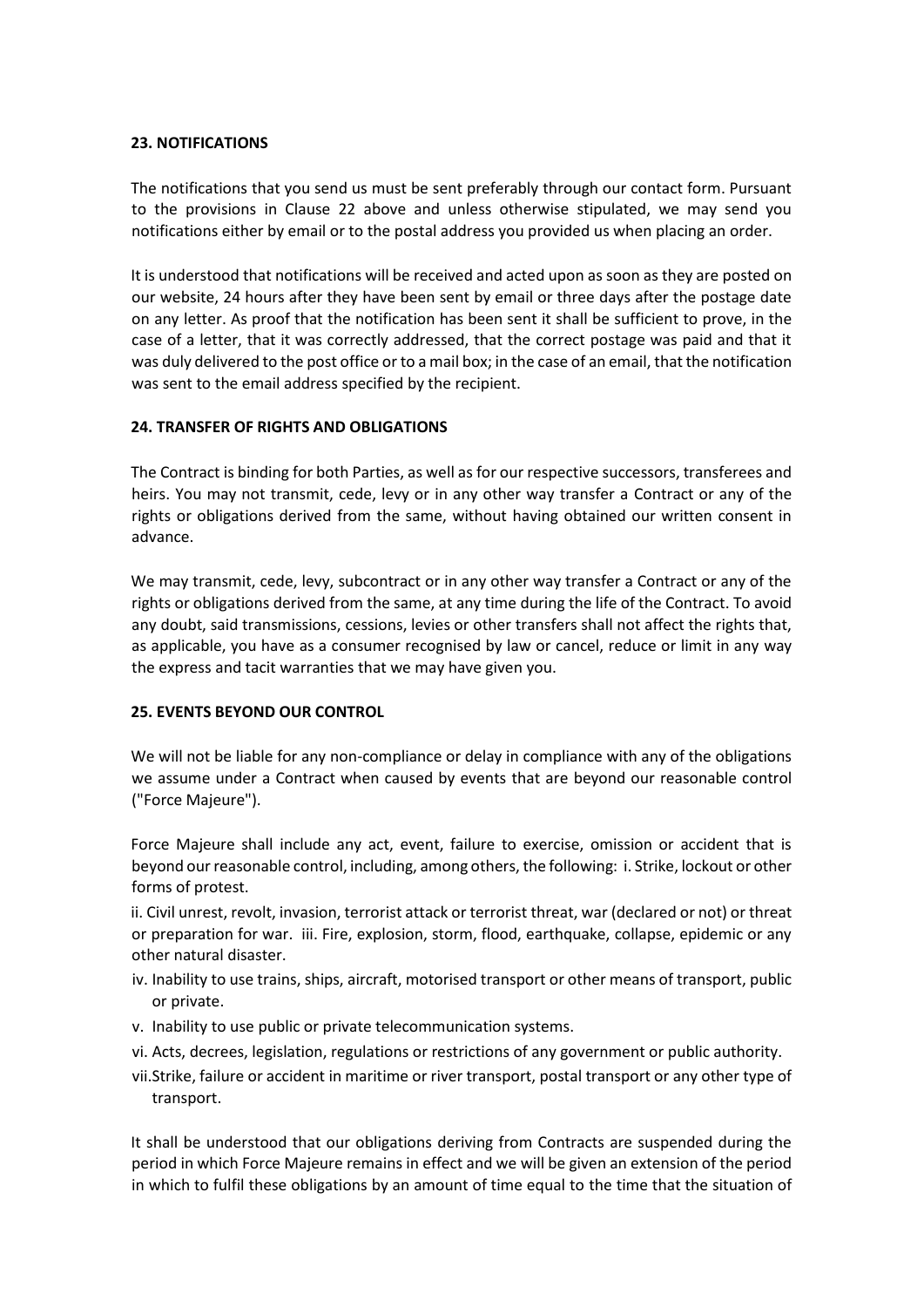Force Majeure lasted. We will provide all reasonable resources to end the situation of Force Majeure or to find a solution that enables us to fulfil our obligations by virtue of the Contract despite the situation of Force Majeure.

### **26. WAIVING RIGHTS**

The lack of requirement on our part for strict compliance on your part with any of the obligations assumed by you by virtue of a Contract or of these Conditions or a lack of exercising on our part of the rights or actions that correspond to us by virtue of this Contract or of the Conditions shall not constitute the waiving or limitation of said rights or actions, nor exonerate you from fulfilling said obligations.

The waiving on our part of a specific right or action shall not constitute the waiving of other rights or actions derived from the Contract or from the Conditions.

The waiving on our part of any of these Conditions or of the rights or actions derived from the Contract shall not take effect unless expressly stipulated that it is a waiving of rights and is formalised and notified to you in accordance with the provisions of the Notifications section above.

### **27. PARTIAL ANNULMENT**

Should any of these Conditions or any provision of a Contract be declared null and void by firm resolution from the corresponding authority, the remaining terms and conditions shall remain in effect without being affected by said declaration of annulment.

### **28. ENTIRE CONTRACT**

These Conditions and any document referenced in the same constitute the Entire Contract between the Parties as regards the purpose of the same, replacing any previous pact, agreement or promise made between the Parties verbally or in writing.

The Parties acknowledge that we have agreed to enter into the Contract without depending on any declaration or promise made by the other Party or that could have been inferred from any statement or document in the negotiations entered into by the two Parties prior to said Contract, except those expressly mentioned in these Conditions.

Neither Party shall take any action regarding any untrue statement made by the other Party, verbally or in writing, prior to the date of the Contract (unless said untrue statement was made fraudulently). The only action that may be taken by the other Party shall be due to breach of contract in accordance with the provisions of these Conditions.

### **29. OUR RIGHT TO MODIFY THESE CONDITIONS**

We have the right to review and modify these Conditions at any time.